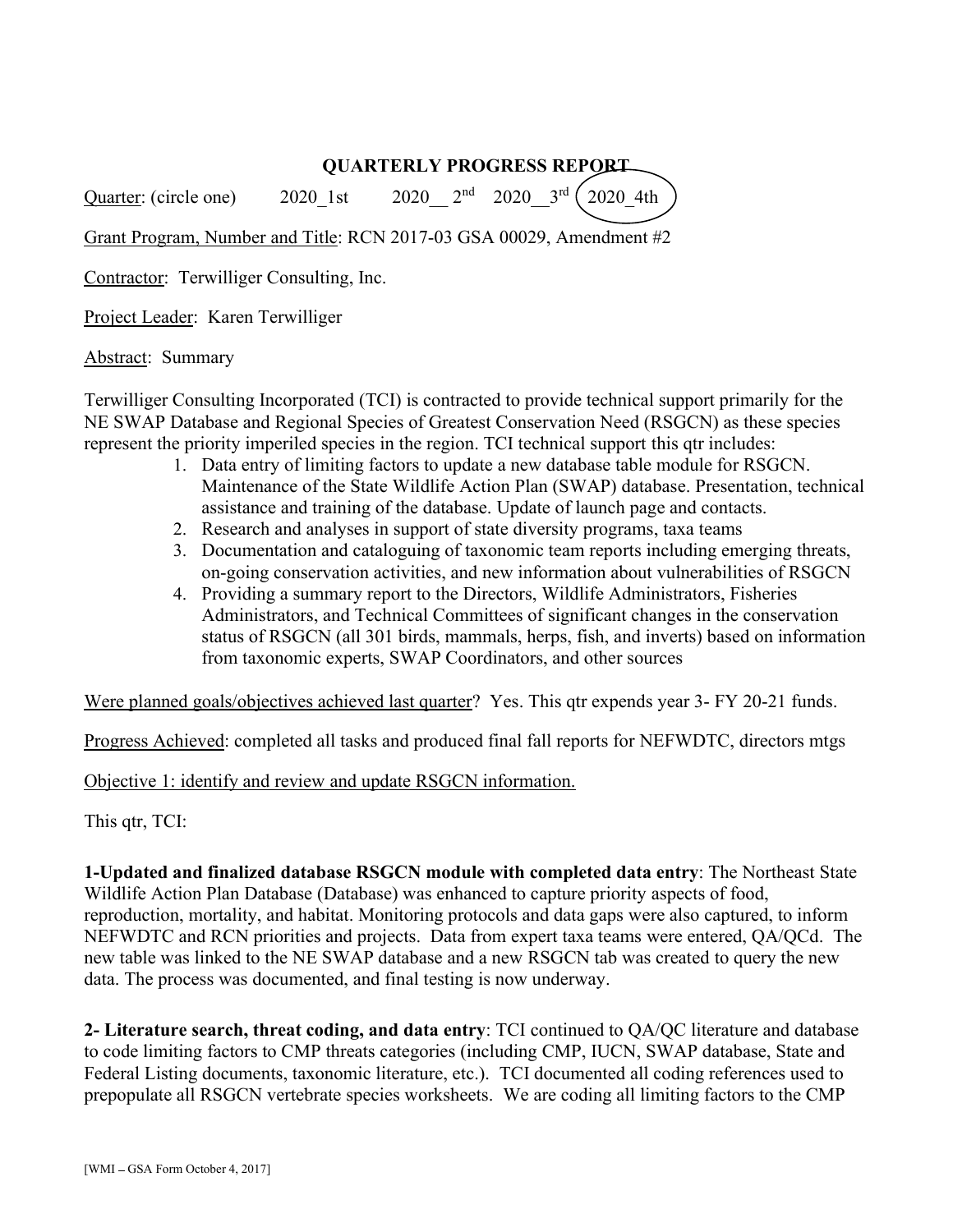threat classification system and then adding these threat codes to the Northeast State Wildlife Action Plan Database to make available scientific literature used to identify specific habitat features required by RSGCN; proximate population threats to RSGCN, and applied research and monitoring needs for RSGCN that will advance practical regional conservation for RSGCN.

3-Preparing for Taxa team review: These data are being prepared for taxa team experts to confirm. Their contacts and lists will be updated with new agency staff from 13 states and DC.

NEFWDTC Technical Services Coordination and outreach: This quarter we coordinated with NEFWDTC and SWAP coordinators on their October, November and December webinars/conference calls to provide project updates and solicit final comments and edits. Since the virtual NEFWDTC meeting in September, we followed up with presenters to include their presentations to provide information in meeting notes requested of the NEFWDTC.

We worked with state fish and wildlife biologists and SWAP coordinators to improve the classification and description of habitat requirements and threats for RSGCN. We continue to respond to inquiries and data requests from state members and their partners. We provided preliminary results and priorities from the RSGCN limiting factor work in 2020 to inform NEFWDTC and SWAP RCN, C SWG, and other work.

We coordinated with the NEAFWA Habitat Committee and NECASC to include them on several NEFWDTC and SWAP webinars that included new information and issues regarding invasive species, habitat and forestry management issues. We arranged for their participation in the NEFWDTC monthly calls and relevant topics. We developed and sent a draft report for the Habitat committee's updating of their habitat guide consisting of a NE SWAP Database report of species and habitats, as well as instructions on how to produce those reports. We met with several partners including NRCS and USGS regional and national representatives to highlight the RCN 3 tools for their use and coordination.

## Objective 2: provide on-going technical support, and evaluation of use of regional Wildlife Action Plan database;

This quarter, we finalized the new RSGCN module in the updated NE SWAP database version on the NEAFWA website. Data entry of all the limiting factors required significant time but was completed and QA/QC to complete the module. Presentations and technical services on this new module continued to key users. The updated version was sent out to more than 300 users.

We continued to track users regarding the regional SWAP database in addressing other program priorities and actions. This quarter, additional USFWS users downloaded the database for use in the At-Risk species process. Other users indicate that they are using it for grant (CSWG, RCN, etc.) applications and proposals in order to include the SGSN, key threats and actions from the NE SWAPs. We briefed several new partners on the database, and it was sent to additional state and federal partners. We continued to monitor the use of the database from the NEAFWA website.

Data queries and reports of information designating species as Regional Species of Greatest Conservation Need have been updated and a new tab added. Species menus have been improved to allow more flexibility in searching the database for particular species. The launch page of the database